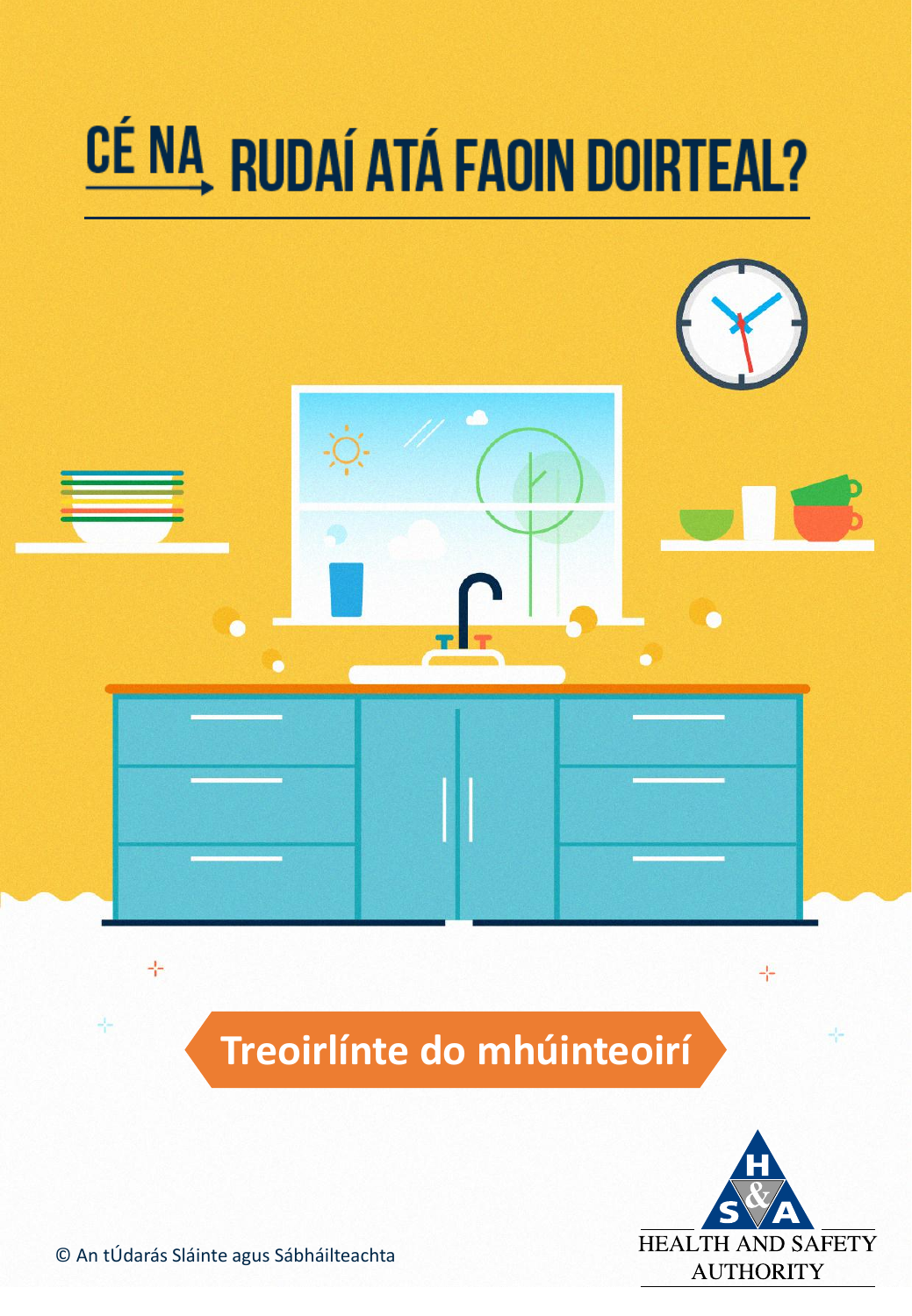

**Treoirlínte do mhúinteoirí**

### **STRUCHTÚR CEACHTA**

#### **CÉ NA RUDAÍ ATÁ FAOIN DOIRTEAL?**

Léiríonn an t-ábhar sa chur i láthair seo dar teideal 'Faoin Doirteal' na dainséir fhéideartha a bhaineann le ceimiceáin sa bhaile, an chuma atá orthu, na rudaí a dhéantar leo, mar a chuirtear an dainséar in iúl agus cé chomh tábhachtach is atá sé ceimiceáin dhainséaracha a choinneáil amach ó pháistí. Tá aidhmeanna agus cuspóirí an chur i láthair seo ag teacht le riachtanais an churaclaim OSPS do rang a haon agus a dó maidir le ceimiceáin. Cé go bhfuil na Treoirlínte dírithe ar rang

a haon agus a dó, is féidir iad a chur in oiriúint do gach leibhéal ranga agus cloíonn siad le cuspóirí an Churaclaim OSPS ag gach leibhéal.

Tar éis an cheachta seo, ba cheart go dtuigfeadh na páistí:

#### • Céard atá i gceist le ceimiceáin tí

- Cén chuma atá ar cheimiceáin tí
- Cé na dainséir a bhaineann leo
- Conas a chuirtear an dainséar a bhaineann leis na ceimiceáin in iúl, agus
- Gur cheart fanacht amach uathu

## **ACMHAINNÍ**

Cur i láthair 'Faoin Doirteal'

Páipéar

Uirlisí scríbhneoireachta agus dathadóireachta

Soithí folmha glana ceimiceán ón mbaile

## **RÉAMHRÁ**

Tabhair tús eolais ar shábháilteacht ceimiceán do na páistí. Déan ceangal idir an t-ábhar seo agus an t-eolas atá acu cheana féin ar cheimiceáin tí. Pléigh na rudaí a dhéantar le ceimiceáin sa bhaile agus cén áit a mbeidís á stóráil.

## **AN PHRÍOMHGHNÍOMHAÍOCHT**

1

#### **Cé na rudaí atá faoin doirteal?**

Léiríonn an cur i láthair seo prios faoin doirteal is gnách a bheith i gcistin, seomra fóntais nó seomra folctha. Cé na rudaí a fuair tú faoin doirteal? Iarr ar an rang plé a dhéanamh ar na rudaí a mbeidís ag súil leo a bheith faoin doirteal.

2

#### **Ceimiceáin tí**

Tá íomhánna de tháirgí gnáthcheimiceáin tí ar taispeáint. Iarr ar an rang na táirgí seo a phlé agus an obair thábhachtach a dhéantar leo ar fud an tí a thaifead. Cé na nithe eile a mbeidís ag súil lena bhfáil faoin doirteal? B'fhéidir go bhféadfadh an rang íomhánna a tharraingt de na táirgí. D'fhéadfaí na tascanna seo a dhéanamh i ndíseanna nó i ngrúpaí beaga.



#### **Céard a fheiceann tú?**

Tá íomhánna de ghnáth-tháirgí tí ó dhearcadh páiste bhig ar taispeáint. Ní fheiceann siad dainséar féideartha ar bith, ach prios lán de chruthanna, dathanna agus bolaithe iontacha. Mar shampla, d'fhéadfadh cuma milseáin a bheith ar chapsúil níocháin, agus d'fhéadfadh cuma bréagáin a bheith ar tháirgí ceimiceacha eile, mar a taispeánadh san fheachtas fógraí ón Ísiltír ina bhfuil físeán (féach na hacmhainní breise).

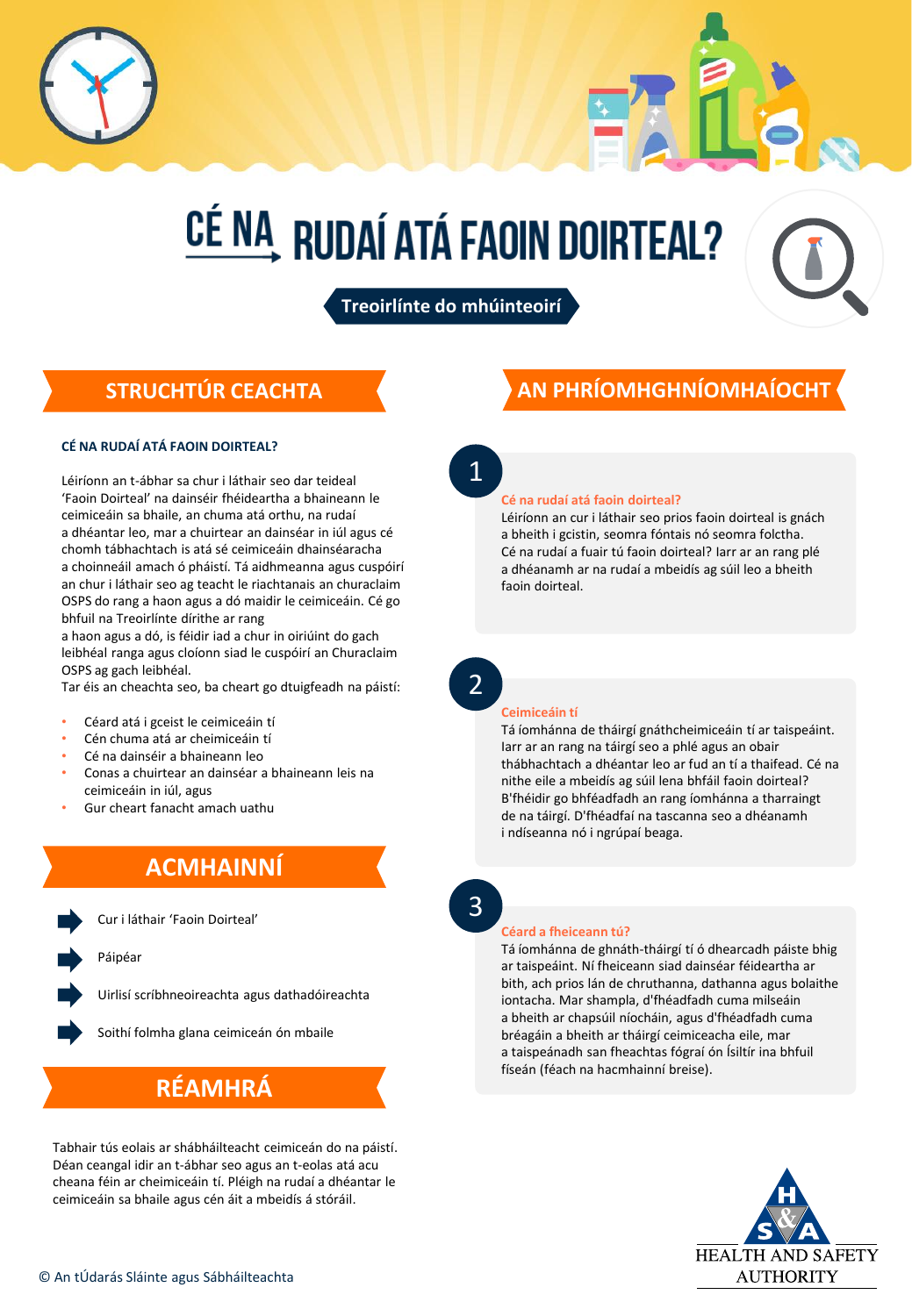**Treoirlínte do mhúinteoirí**

### **GNÍOMHAÍOCHTAÍ LEANTACHA MOLTA**

4

#### **Cén chuma atá ar cheimiceáin?**

Déan iniúchadh leis an rang ar na cineálacha difriúla soithí, cruthanna agus dathanna go léir a bhaineann le gnáth-tháirgí ceimiceacha tí. Tabhair isteach soithí glana folmha agus lig don rang an chuma atá orthu a fheiceáil. Agus iad ag obair ina mbeirteanna, **déan seicliosta** a thabharfar do thuismitheoirí/caomhnóirí le cabhrú leo seiceáil an mbíonn táirgí ceimiceacha á n-úsáid agus á stóráil go sábháilte.

5

#### **Cá háit ar féidir leat ceimiceáin a fháil?**

Déan iniúchadh leis an rang ar na háiteanna eile sa bhaile a mbeidís ag súil le ceimiceáin a bheith iontu, iarr ar an rang machnamh a dhéanamh ar na cineálacha táirgí ceimiceacha a stóráiltear sa gharáiste, sa bhothán gairdín nó sa seomra fóntais.

6

#### **Cén úsáid a bhaintear as ceimiceáin?**

Pléigh na rudaí a dhéantar le táirgí ceimiceacha tí, cé na tascanna tábhachtacha a dhéantar leis na táirgí seo ar fud an tí - glanadh, frídíní a mharú, péinteáil, rudaí a dheisiú, fiailí a mharú.

## 7

#### **Cén fáth a bhfuil ceimiceáin dainséarach?**

D'fhéadfadh ceimiceáin a bheith dainséarach toisc go mbíonn siad ina gcúis le tinte, go ndónn siad craiceann agus súile nó go gcuireann siad tochas iontu. D'fhéadfadh ceimiceáin áirithe tinneas nó tinneas cinn a chur ort. Ní mór a bheith cúramach nuair a bhíonn ceimiceáin agus na soithí ina mbíonn siad á ndiúscairt, ós rud é gur féidir leo dochar a dhéanamh don chomhshaol.

8

#### **Cén chaoi a bhfuil a fhios agat go bhfuil ceimiceáin dainséarach?**

Bíonn lipéad ar chúl bhuidéil na gceimiceán dainséarach go léir, ar a mbíonn diama(i)nt agus imlíne dhearg thart timpeall air. Tá sé tábhachtach go dtuigfidh an rang gur cheart dóibh fanacht amach ó tháirgí ar bith a fheiceann siad a bhfuil na diamaint seo ar a lipéid agus nár cheart dóibh lámh a leagan orthu riamh gan duine fásta a bheith ina bhfeighil.

9

#### **Mar a bhítear sábháilte i leith ceimiceán**

Cinntigh go dtuigeann an rang cé chomh tábhachtach is atá sé fanacht amach ó cheimiceáin a bhfuil lipéid orthu ar a bhfuil picteagraim dhiamaint le himlíne dhearg. Ba cheart iad a stóráil i bprios atá faoi ghlas, amach ó dheartháireacha agus deirfiúracha níos óige agus iad fágtha sa soitheach bunaidh i gcónaí, go háirithe capsúil leacht níocháin a úsáidtear chun éadaí a ní. **Cruthaigh póstaer sábháilteachta** faoi shábháilteacht maidir le ceimiceáin.



Ar na féidearthachtaí atá ann le haghaidh comhtháthú curaclaim tá:

- a) Amharcealaín (Dear Póstaer, Déan Líníocht: ábhar neamhbheo: buidéil agus soithí a tharraingt)
- b) Béarla (Teanga Bhéil: Forbairt Stór Focal, Caint agus Plé, Cur Síos ar Rudaí, Tuairimí a Chur in Iúl/Léitheoireacht: Lipéid/Scríbhneoireacht: liosta de na rudaí a d'fhéadfaí a fháil sa gharáiste, sa bhothán gairdín, sa chistin, sa seomra fóntais, ar scoil srl.; Tráth na gceist a chruthú; Seicliosta sábháilteachta a dhearadh srl.; Ceacht a chruthú do pháistí níos óige)
- c) Drámaíocht: (Rólghlacadh/ Dráma Drámatúil); Eolaíocht (Aicmiú, Ábhair agus Feasacht/Cúram Comhshaoil)
- d) Mata: Lipéid a mheaitseáil le soithí; Tacair shoithí a dhéanamh de cheimiceáin shábháilte agus dhainséaracha/ceimiceáin agus neamhcheimiceáin

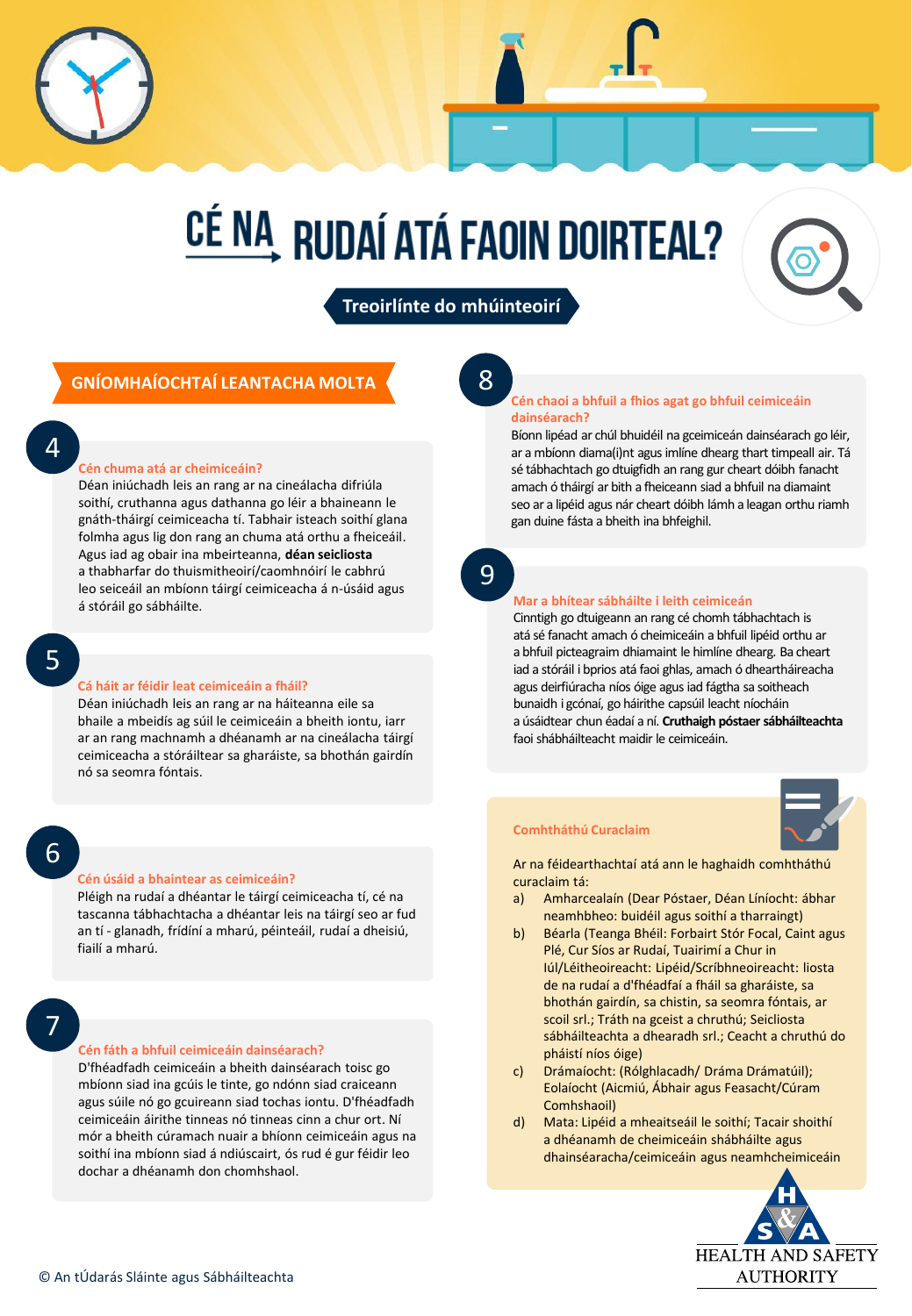



**Treoirlínte do mhúinteoirí**

### **NAISC CHURACLAIM**

Tá an t-ábhar ar a ndéantar iniúchadh sa chur i láthair seo dar teideal 'Faoin Doirteal' ag teacht go díreach leis na codanna seo a leanas de Churaclam Bunscolaíochta na hÉireann:

**Leibhéal Ranga: Rang a hAon agus a Dó Réimse Ábhair: OSPS/SPHE (Oideachas Sóisialta, Pearsanta agus Sláinte) Snáithe: Mé Féin Aonad Snáithe: Sábháilteacht agus Cosaint**

**Is féidir an t-ábhar a chur in oiriúint do gach leibhéal ranga chomh maith agus cloíonn sé le cuspóirí an Churaclaim OSPC ag gach leibhéal.**

#### **Sábháilteacht phearsanta:**

Ba cheart an páiste a chumasú le:

- cásanna ina mbraitheann páistí sábháilte agus iad siúd ina bhféadfadh a sábháilteacht a bheith i mbaol *agus iad ag teacht i dteagmháil le substaintí dainséaracha nó aineoil* a aithint agus a iniúchadh
- straitéisí oiriúnacha a phlé agus a chleachtadh le déileáil leis na cásanna seo *a fhios a bheith aige/aici conas cabhair a lorg, cloí le rialacha atá ceaptha ag daoine eile, agus daoine atá freagrach as é/í a choinneáil sábháilte a aithint.*

#### **Cúrsaí sábháilteachta:**

Ba cheart an páiste a chumasú le:

- bheith eolach ar agus tuiscint a bheith aige/aici ar an ngá atá le cloí le rialacha sábháilteachta a bhaineann leis an scoil, sa bhaile, ar an bhfeirm, in uisce, dá s(h)ábháilteacht féin agus sábháilteacht daoine eile
- áiteanna ina bhfuil sé sábháilte a bheith ag súgradh a aithint agus tuiscint a fháil ar an tábhacht atá le bheith á (h)iompar féin go freagrach agus go cothrom nuair a bhíonn sé/sí ag súgradh
- aithint conas a d'fhéadfadh timpistí tarlú agus céard is féidir a dhéanamh chun iad a chosc
- idirdhealú a dhéanamh idir na substaintí atá sa bhaile nó ar scoil atá sábháilte agus iad siúd atá dainséarach agus cead a iarraidh sula ndéanann sé/sí iad a iniúchadh *leasacháin, alcól, glantaigh.*

**Leibhéal Ranga: Rang a hAon agus a Dó Réimse Ábhair: OSPS/SPHE (Oideachas Sóisialta, Pearsanta agus Sláinte) Snáithe: Mise agus an Domhan Mórthimpeall Orm Aonad Snáithe: Saoránacht a Fhorbairt**

#### **Cúram comhshaoil:**

Ba cheart an páiste a chumasú le:

léirthuiscint a bheith aige/aici don chomhshaol agus a fhios a bheith aige/aici go bhfuil freagracht ar an bpobal agus ar an duine aonair as aire a thabhairt don chomhshaol agus é a chosaint.